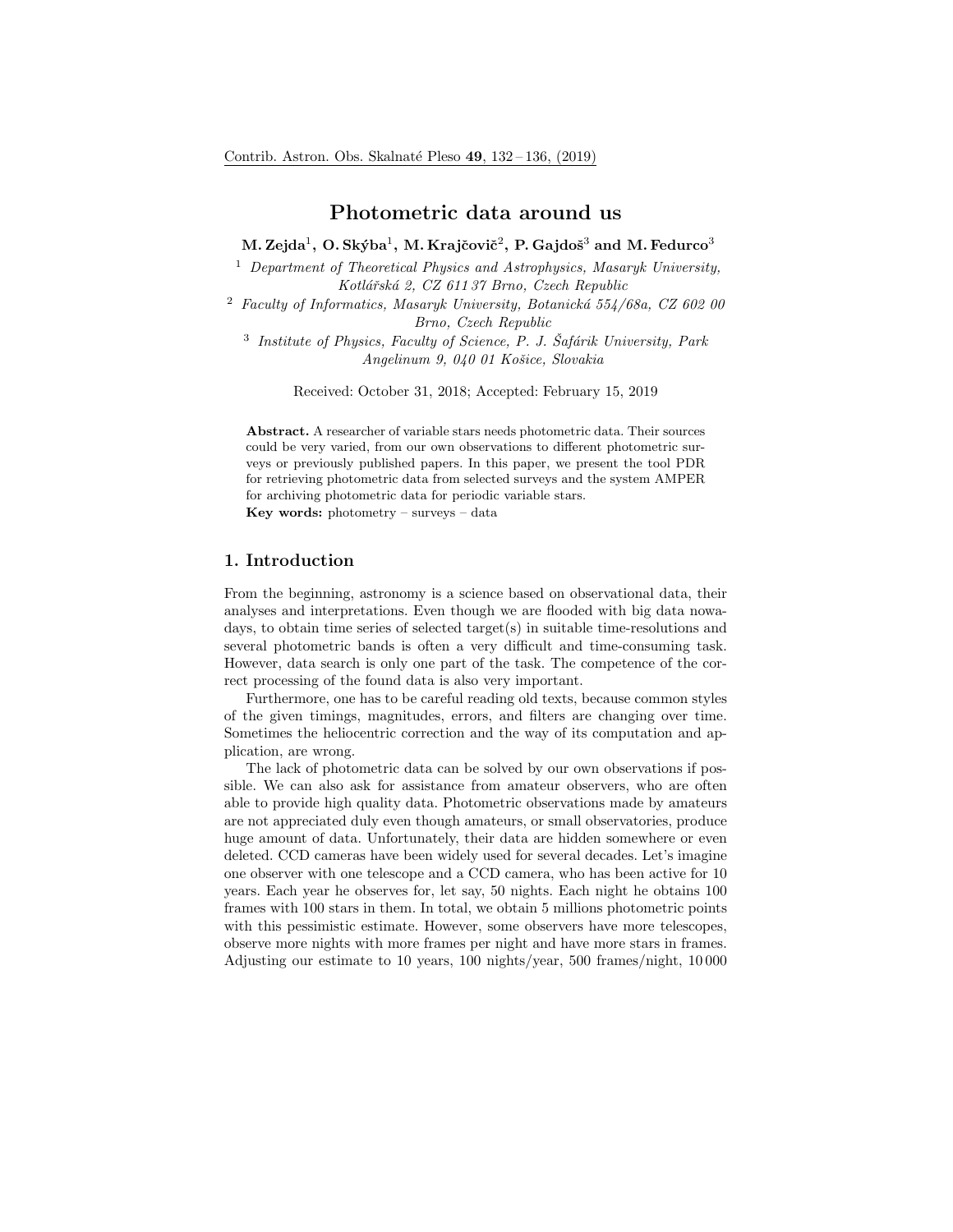Photometric data around us 133

stars/frame, we obtain five billion photometric points! And this is only an estimate for one observer, or a small observatory. In total, all data from this source are comparable with data from a huge survey.

#### 2. Photometric surveys

Very valuable pieces of information are included in historical surveys made on photographic plates. However, only part of them is digitalized and available to the public. Let us mention, as a very nice example, the project DASCH (http://dasch.rc.fas.harvard.edu/).

Nowadays, we can use data from many ground based surveys as for example:

- \*ASAS http://www.astrouw.edu.pl/asas/,
- \*OGLE http://ogle.astrouw.edu.pl/,
- \*MACHO http://wwwmacho.anu.edu.au/Data/MachoData.html,
- EROS http://eros.in2p3.fr/,
- \*ROTSE (NSVS) http://www.rotse.net/,http://skydot.lanl.gov/nsvs/nsvs.php,
- \*SuperWASP http://wasp.cerit-sc.cz/form,
- \*APASS http://www.aavso.org/apass,
- SDSS http://www.sdss3.org,
- \*Catalina (CRTS) http://crts.caltech.edu/,
- 2MASS http://www.ipac.caltech.edu/2mass/,
- \*LINEAR https://astroweb.lanl.gov/lineardb/,
- TASS http://www.tass-survey.org/,
- Stardial http://stardial.astro.illinois.edu/,
- HATNet http://www.hatnet.org/,
- \*Pi of the sky http://grb.fuw.edu.pl/,
- Pan-STARRS ??? http://pan-starrs.ifa.hawaii.edu/,
- \*ASAS-SN http://www.astronomy.ohio-state.edu/~assassin/index.shtml,
- MASCARA https://home.strw.leidenuniv.nl/~burggraaff/MASCARA\_variables/.
- \*PTF https://www.ptf.caltech.edu/,
- \*KWS http://kws.cetus-net.org/~maehara/VSdata.py

Great collections of data are available from space projects such as

- \*Hipparcos https://www.cosmos.esa.int/web/hipparcos/catalogues,
- \*OMC Integral https://sdc.cab.inta-csic.es/omc/index.jsp,
- MOST http://www.cadc-ccda.hia-iha.nrc-cnrc.gc.ca/en/most/,
- COROT http://idoc-corot.ias.u-psud.fr/,
- \*KEPLER,K2 http://kepler.nasa.gov, http://keplerscience.arc.nasa.gov,
- Chandra http://cxc.harvard.edu/vguide/index.php,
- GAIA http://sci.esa.int/science-e/www/area/index.cfm?fareaid=26,
- BRITE http://www.brite-constellation.at/,
- WISE http://wise.ssl.berkeley.edu/,
- TESS https://tess.gsfc.nasa.gov/.

Data from photometric surveys are usually available on their webpages or mirrors or on specialised data servers such as CDS (Centre de Données astronomiques de Strasbourg) http://cdsportal.u-strasbg.fr/, MAST (Barbara A. Mikulski Archive for Space Telescopes) http://mast.stsci.edu/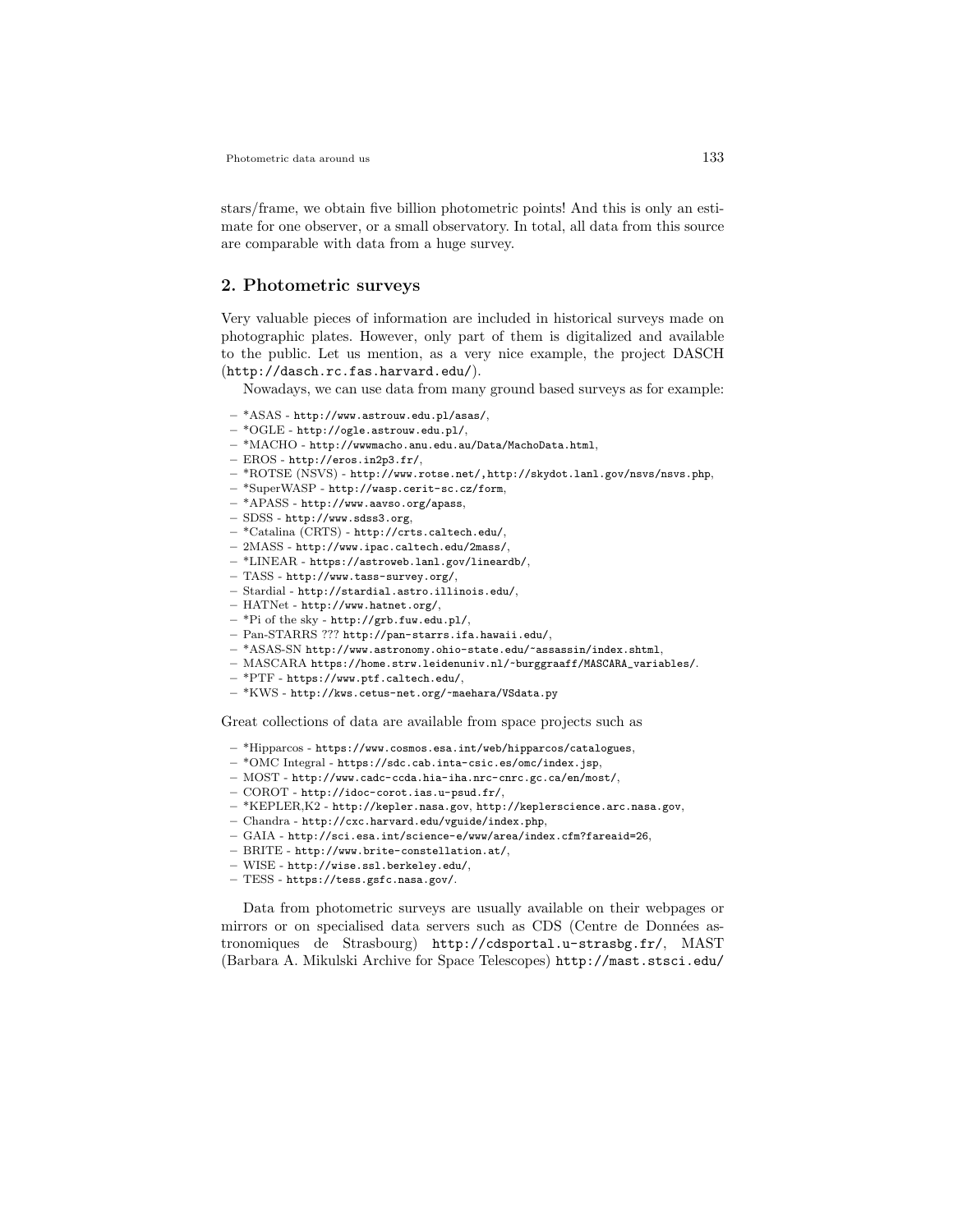portal/Mashup/Clients/Mast/Portal.html, IPAC, IRSA (Infrared Processing and Analysis Center, Infrared Science Archive) http://www.ipac.caltech. edu/, http://irsa.ipac.caltech.edu/frontpage/, Canadian Astronomy Data Centre http://www.cadc-ccda.hia-iha.nrc-cnrc.gc.ca/en/ or can be found using virtual observatories.

The general problem of photometric surveys is that practically each survey or project has its own format of data. Researchers spend a lot of time not only searching the data for selected target $(s)$ , but also transforming them into a simple useable format in which they can compare measurements. The time stamps of measurements are, for example, given in somewhat modified Julian Date, numbers of seconds from the beginning of the project measurements and brightness of objects are given in (relative) magnitudes, fluxes or counts.



Figure 1. The example of visualisation of the result of data search for RW Com.

To increase efficiency of obtaining data, we developed a tool PDR (Photometric Data Retriever) which searches data in selected surveys and if any data are found, then transform them. Right now 15 surveys are bundled with  $\text{PDR}^1$ ,

<sup>&</sup>lt;sup>1</sup>The surveys included in a PDR search are noted by asterisks in the above given list. PDR also searches in the data archive of the Danish 1.54m telescope at La Silla http://vos2.asu. cas.cz/extract\_dec17/q/web/form.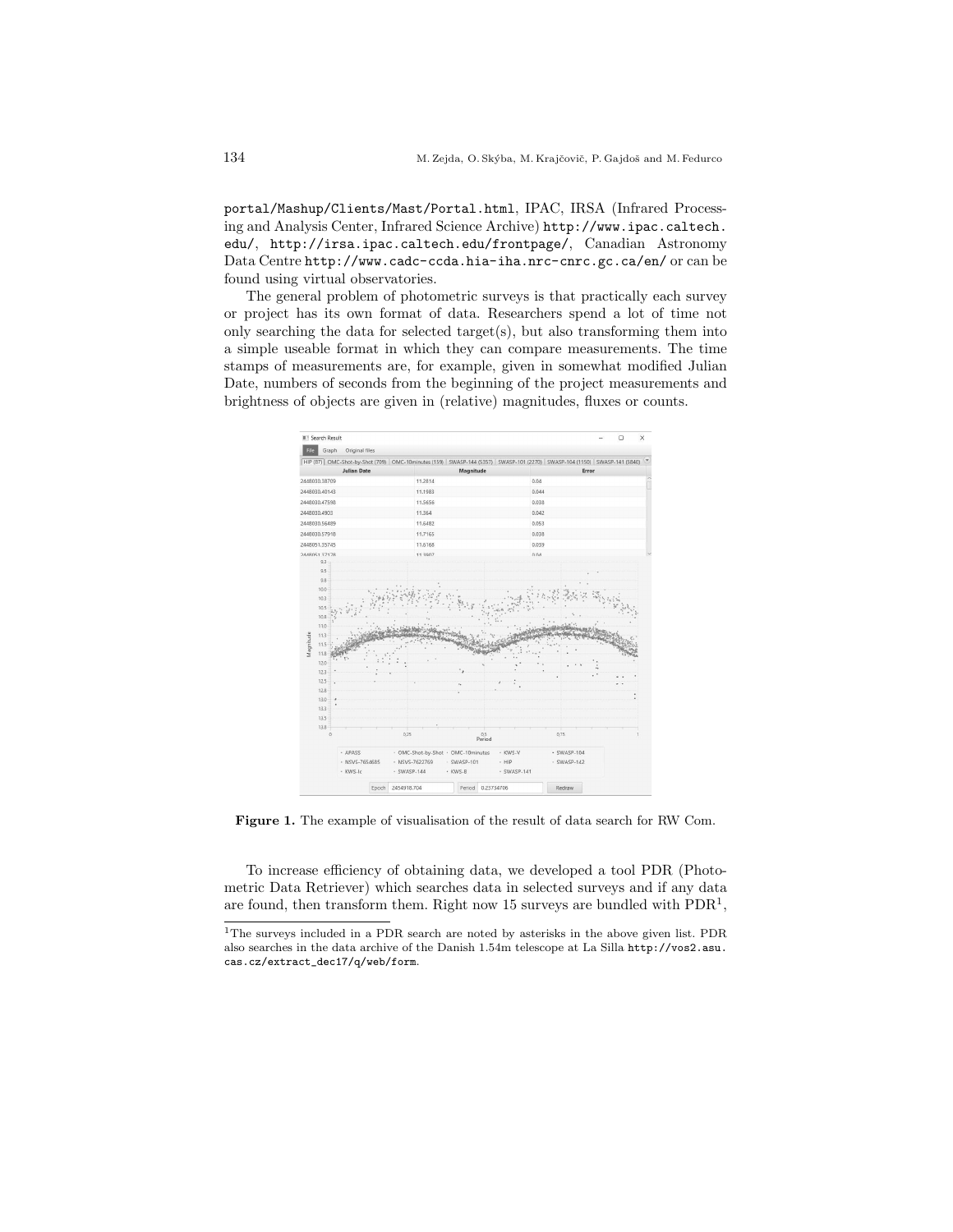but it is possible for the user to write a plugin for a new survey and add it to the list. It is possible to search for a star by its name or coordinates and radius. The application gathers data from services such as SESAME and VSX to get as many aliases as possible, as well as other information about the object. After that it uses survey plugins to search for photometric data on the surveys APIs and websites. Data from surveys are transformed into a uniform format and shown to the user in a list with graph (of a phase curve for periodic variable stars).

A user obtains data in a uniform Julian Date format, magnitude, and error. No additional correction is applied to the time stamps, thus if original data are with heliocentric/barycentric correction, PDR gives heliocentric/barycentric Julian dates. PDR calculates magnitudes from given fluxes or takes them as they are published in the survey. Original data downloaded from the survey is stored as well and can be easily accessed through the application. All the data found can be exported in multiple ways.

To run PDR you will have to have Java 8+ installed on your computer. The application itself is platform independent, but as of right now there is only the Windows installation package available. It is possible to run the app on Linux or MacOS, it's just not that simple. The application is still under development. The latest version is always available on https://github.com/m-krajcovic/ photometric-data-retriever/releases. The application will automatically update when a new update is available. The only known problem in some searching of data is matching the requested object with objects in surveys, because an astrometry from different surveys is slightly shifted in some cases and also coordinates given in SESAME differ from those at SIMBAD or VSX. The system is still in development. Any assistance, notes or recommendation are welcome.

#### 3. Combine own measurements with found data

Obtaining data is only part of the common task. The other one is how to save and handle the data. We develop the Archiv of Measurements of PERiodic variable stars (AMPER), which is available for free at http://amper.physics. muni.cz/. AMPER can serve as a personal observational diary or a database for teams that need to share data hidden from non-members. It is possible to save one's own measurements, data from surveys or publications. AMPER offers visualisation of data in phase light curves as well as several tools, such as tools to show object visibility or to determine the timings of minima for eclipsing binaries. The database is still under development and it is upgraded regularly. The new users are welcome.